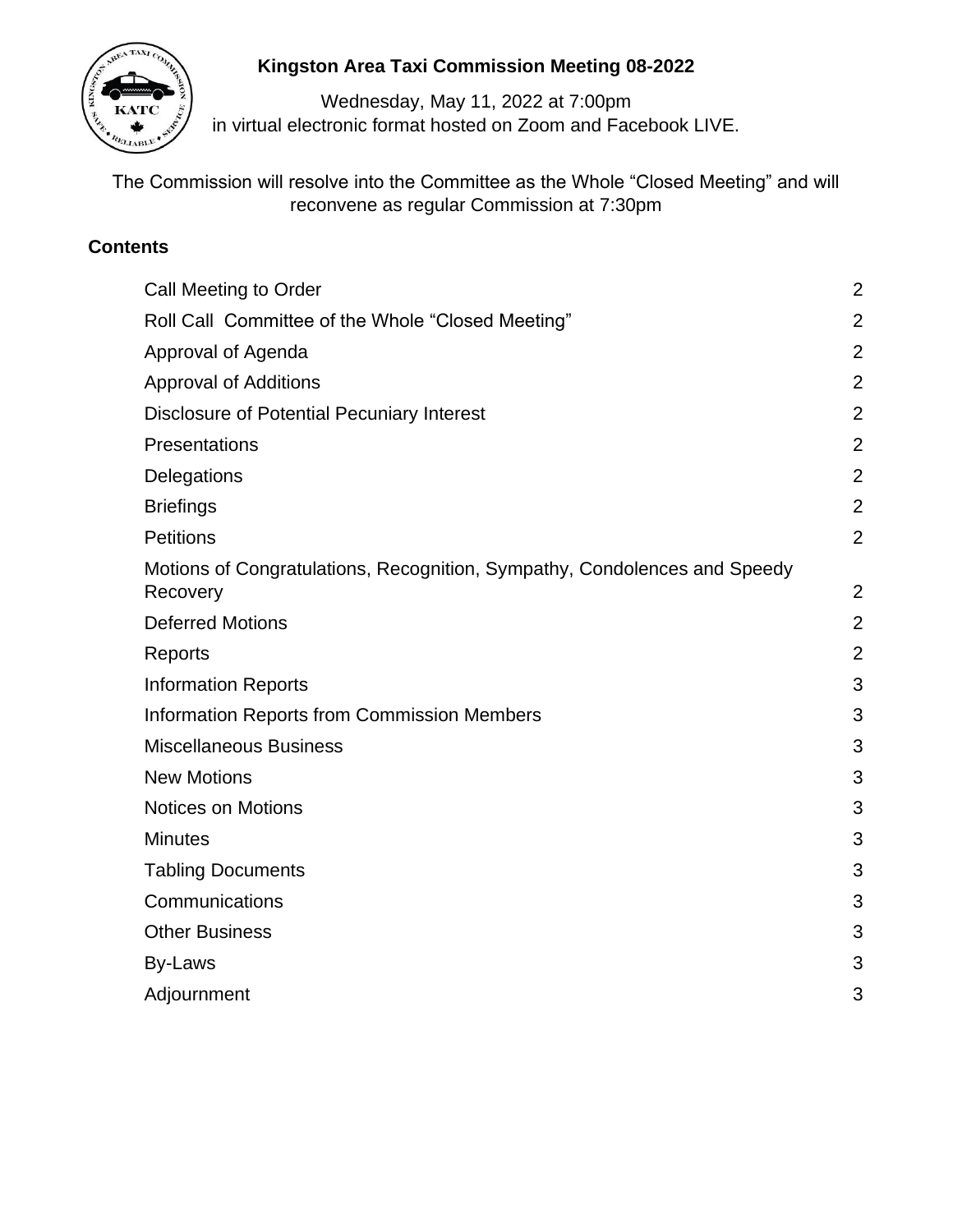**\_\_\_\_\_\_\_\_\_\_\_\_\_\_\_\_\_\_\_\_\_\_\_\_\_\_\_\_\_\_\_\_\_\_\_\_\_\_\_\_\_\_\_\_\_\_\_\_\_\_\_\_\_\_\_\_\_\_\_\_\_\_\_\_\_\_\_\_\_\_\_\_\_\_**

# **Call Meeting to Order**

# **Roll Call**

#### **Committee of the Whole "Closed Meeting"**

- 1. The Kingston Area Taxi Commission resolve itself into the Committee as a Whole "Closed Meeting" to consider advice that is subject to client privilege, including communications necessary for that purpose for the following items:
	- a. Transportation Network Companies.
	- b. Human Resources.
	- c. Network and Database Management.
	- d. Strategic Planning.

## **Approval of Agenda**

#### **Approval of Additions**

#### **Disclosure of Potential Pecuniary Interest**

#### **Presentations**

#### **Delegations**

#### **Briefings**

- 1. Commissioner Aziz, Secretary-Treasurer, to present a briefing regarding the TNC oversight and Service Level Agreement (SLA).
- 2. Commissioner Dowser, Chair, to present a briefing and status update regarding Network and Database Management.

#### **Petitions**

## **Motions of Congratulations, Recognition, Sympathy, Condolences and Speedy Recovery**

#### **Deferred Motions**

**Reports**